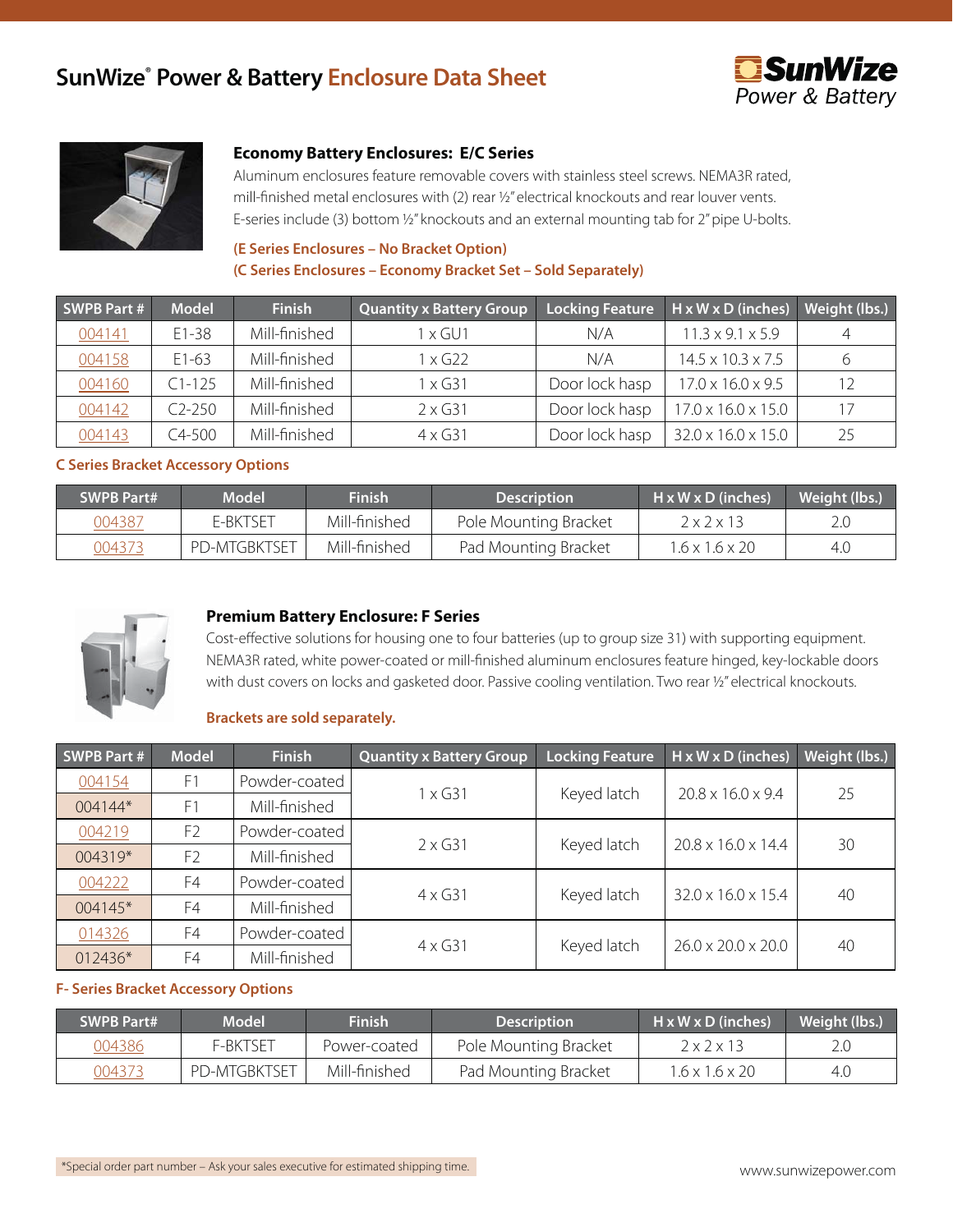# **SunWize® Power & Battery Enclosure Data Sheet**





# **Premium Wide Battery Enclosures: WF Series Brackets are sold separately.**

Wide battery enclosures to accommodate larger back panels for more support equipment. NEMA3R rated, white powder-coated or mill-finished aluminum enclosure feature hinged, key-lockable doors with dust covers. Passive cooling ventilation with bottom inlet vents and rear-louver outlet vents. The 9" deep cabinets feature: (4) bottom ½" electrical knockouts. The 16" deep cabinets feature: (2) rear ½" and (2) rear 1" electrical knockouts.

| SWPB Part # | <b>Model</b>    | <b>Finish</b> | <b>Quantity x Battery Group</b> |             | Locking Feature   H x W x D (inches) | Weight (lbs.) |
|-------------|-----------------|---------------|---------------------------------|-------------|--------------------------------------|---------------|
| 004199      | WF <sub>2</sub> | Powder-coated |                                 |             |                                      |               |
| 004146*     | WF <sub>2</sub> | Mill-finished | $2 \times$ G31                  | Keyed latch | $27.0 \times 30.0 \times 9.0$        | 36            |
| 004138      | WF4             | Powder-coated | $4 \times 631$                  |             | $27.0 \times 30.0 \times 16.0$       |               |
| 017146*     | WF4             | Mill-finished |                                 | Keyed latch |                                      | 46            |

### **Bracket Accessory Options**

| <b>SWPB Part#</b> | <b>Model</b>        | <b>Finish</b> | <b>Description</b>    | $H \times W \times D$ (inches) | Weight (lbs.) |
|-------------------|---------------------|---------------|-----------------------|--------------------------------|---------------|
| 004386            | F-BKTSFT            | Power-coated  | Pole Mounting Bracket | $2 \times 2 \times 13$         |               |
| 004373            | <b>PD-MTGBKTSET</b> | Mill-finished | Pad Mounting Bracket  | $1.6 \times 1.6 \times 20$     | 4.C           |



## **Premium Battery Enclosures: T Series**

NEMA3R rated, white powder-coated or mill-finished aluminum enclosures feature hinged, pad-lockable lids. Locking hinge allows for service of equipment. Elevated skid feet, (2) left-side ½" electrical knockouts.

| <b>SWPB Part #</b> | <b>Model</b> | <b>Finish</b> | <b>Quantity x Battery Group</b> | Locking Feature | $H \times W \times D$ (inches) | Weight (lbs.) |
|--------------------|--------------|---------------|---------------------------------|-----------------|--------------------------------|---------------|
| 004230             | T-2X8D       | Powder-coated | $2 \times 8D$ or $3 \times 4D$  | Door lock hasp  | 31.3 x 23.8 x 20.5             | 55            |
| 004140             | $T-4X8D$     | Powder-coated | $4 \times 8D$ or $4 \times 4D$  | Door lock hasp  | 48.3 x 23.8 x 20.5             | 75            |
| 004233             | $T-6X4D$     | Powder-coated | $6 \times 4D$ or $4 \times 8D$  | Door lock hasp  | 48.3 x 30.3 x 20.5             | 100           |
| 004234             | $T-8X4D$     | Powder-coated | $8 \times 4D$ or $6 \times 8D$  | Door lock hasp  | 48.3 x 40.3 x 20.5             | 125           |
| 004139             | T-8X8D       | Powder Coated | $8 \times 8$ D                  | Door lock hasp  | 48.3 x 46.0 x 20.5             | 150           |



#### **Large Style Enclosures**

Special order items large enough to accommodate your equipment. NEMA3R rated, white powder-coated aluminum enclosures feature hinged, key lockable doors with dust covers on locks and gasketed door. Passive cooling ventilation. Two rear ½" electrical knockouts.

| <b>SWPB Part#</b> | <b>Description</b>     | <b>Finish</b> | <b>Opening</b>     | H x W x D (inches)             |
|-------------------|------------------------|---------------|--------------------|--------------------------------|
| 004137*           | Inverter Enclosure     | Powder-coated | Hinged, Front Door | 60.0 x 48.0 x 16.0             |
| 014865*           | Inverter Enclosure     | Powder-coated | Hinged, Front Door | $60.0 \times 48.0 \times 24.0$ |
| 007750*           | Inverter Enclosure     | Powder-coated | Hinged, Front Door | $60.0 \times 48.0 \times 32.0$ |
| 004148*           | Inverter Enclosure     | Powder-coated | Hinged, Front Door | $60.0 \times 72.0 \times 16.0$ |
| $007749*$         | <b>Battery Cabinet</b> | Powder-coated | Hinged, Front Door | 48.0 x 60.0 x 23.0             |
| 004315*           | <b>Battery Cabinet</b> | Powder-coated | Hinged, Front Door | $46.0 \times 60.0 \times 34.0$ |
| 004310*           | <b>Battery Cabinet</b> | Powder-coated | Hinged, Front Door | 72.0 x 72.0 x 30.0             |
| 260004*           | <b>UPS Cabinet</b>     | Powder-coated | Hinged, Front Door | 68.0 x 36.0 x 25.0             |